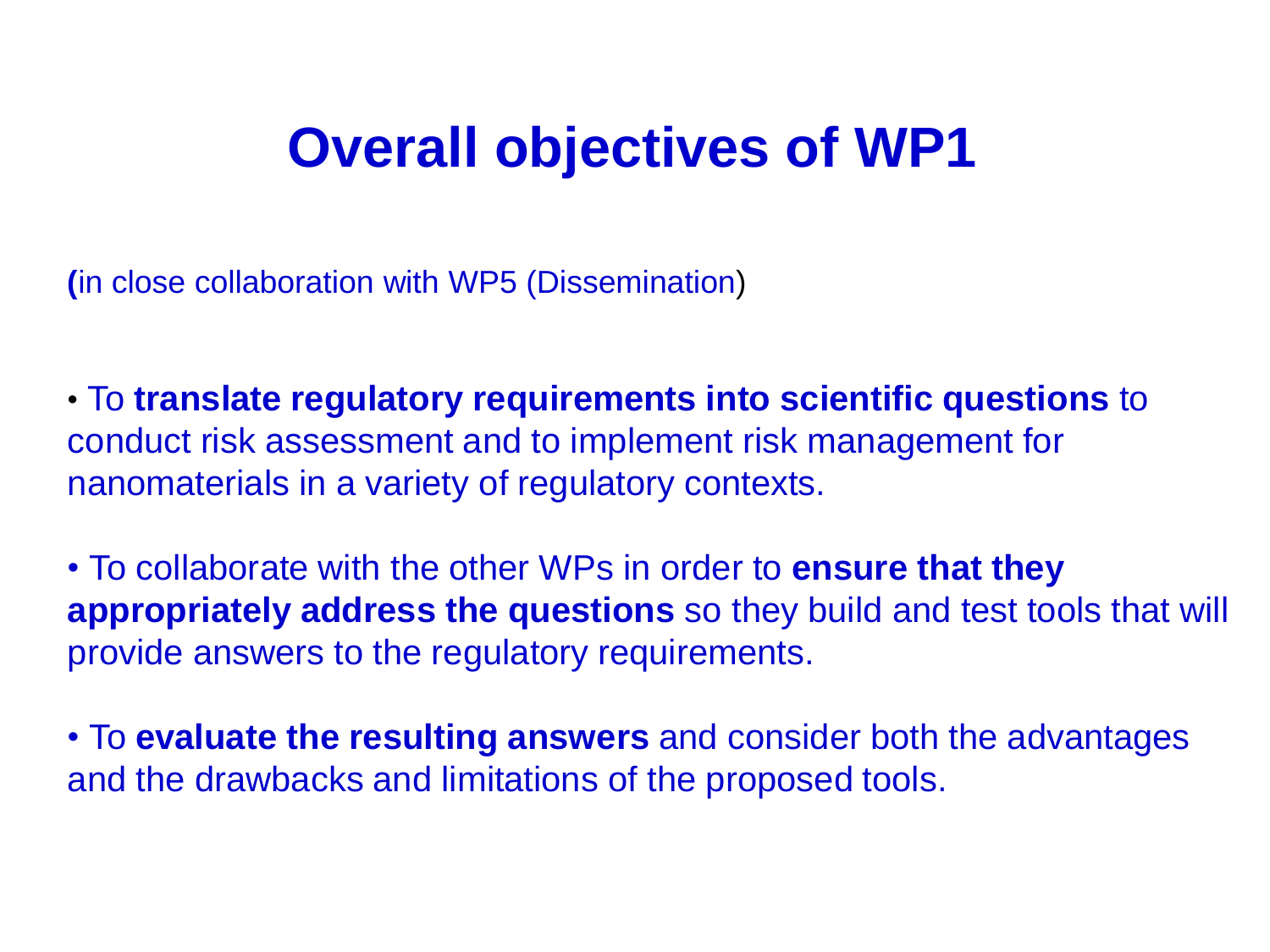# **Key Issues to be Adressed**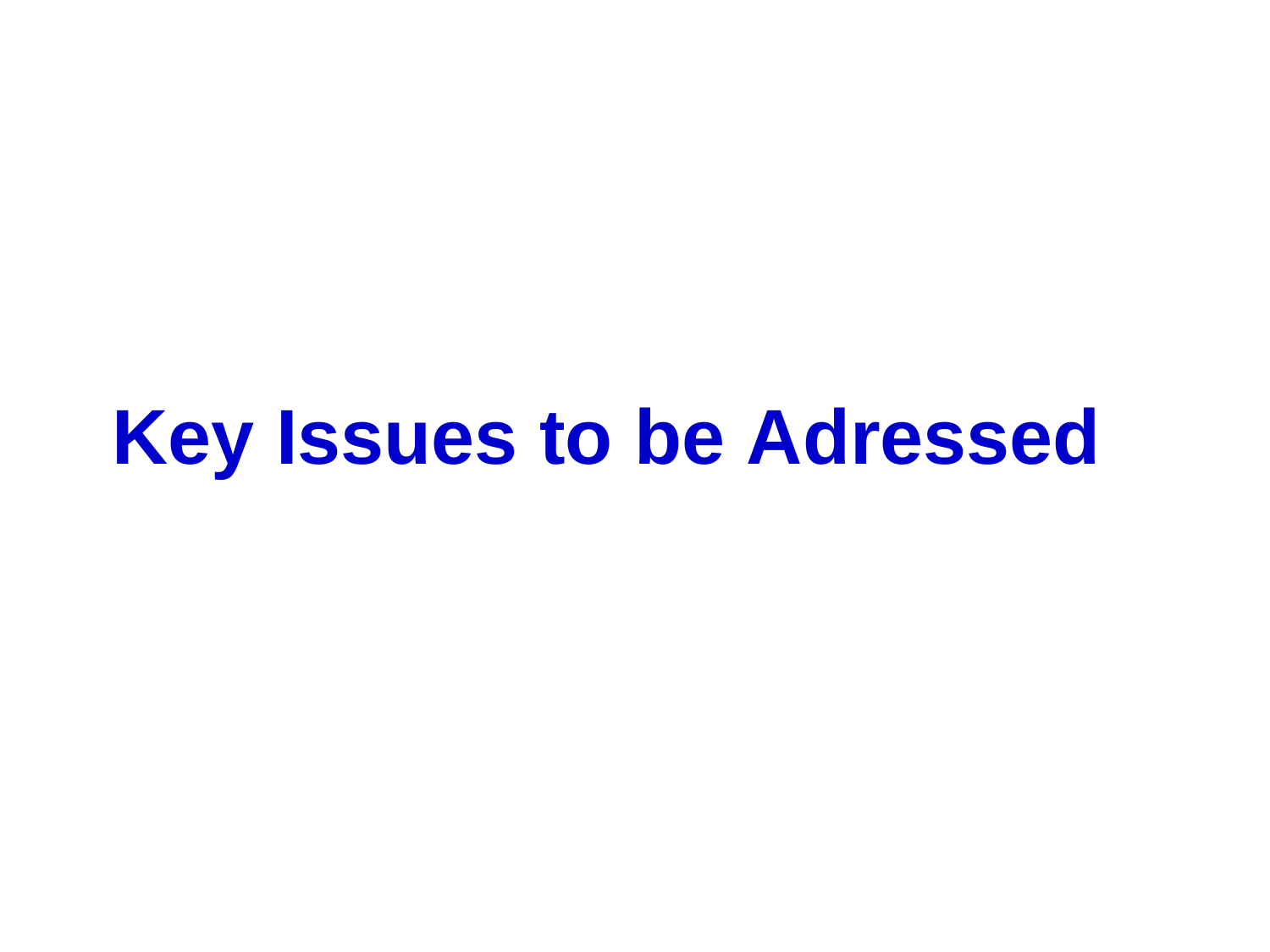### **1- Identification and Characterization of Nanomaterials**

- what is needed for identifying/characterising NMs and how to measure –This should address that characterisation might change from the originally manufactured nanomaterials during testing, use and fate etc. (cf. EFSA guidance)
- In other words, what stage of the material life cycle is to be considered (manufacture, testing, use,,,)
- identification of characterisers (size, shape, surface treatment, surface area …)
- measurement methods
- guidelines, incl. dispersion, sample prep, dosimetry...
- How to determine sameness or non-sameness
- Nanomaterial definition: How to measure/proof whether or not a material is a nanomaterial?
- Information needed for dose descriptor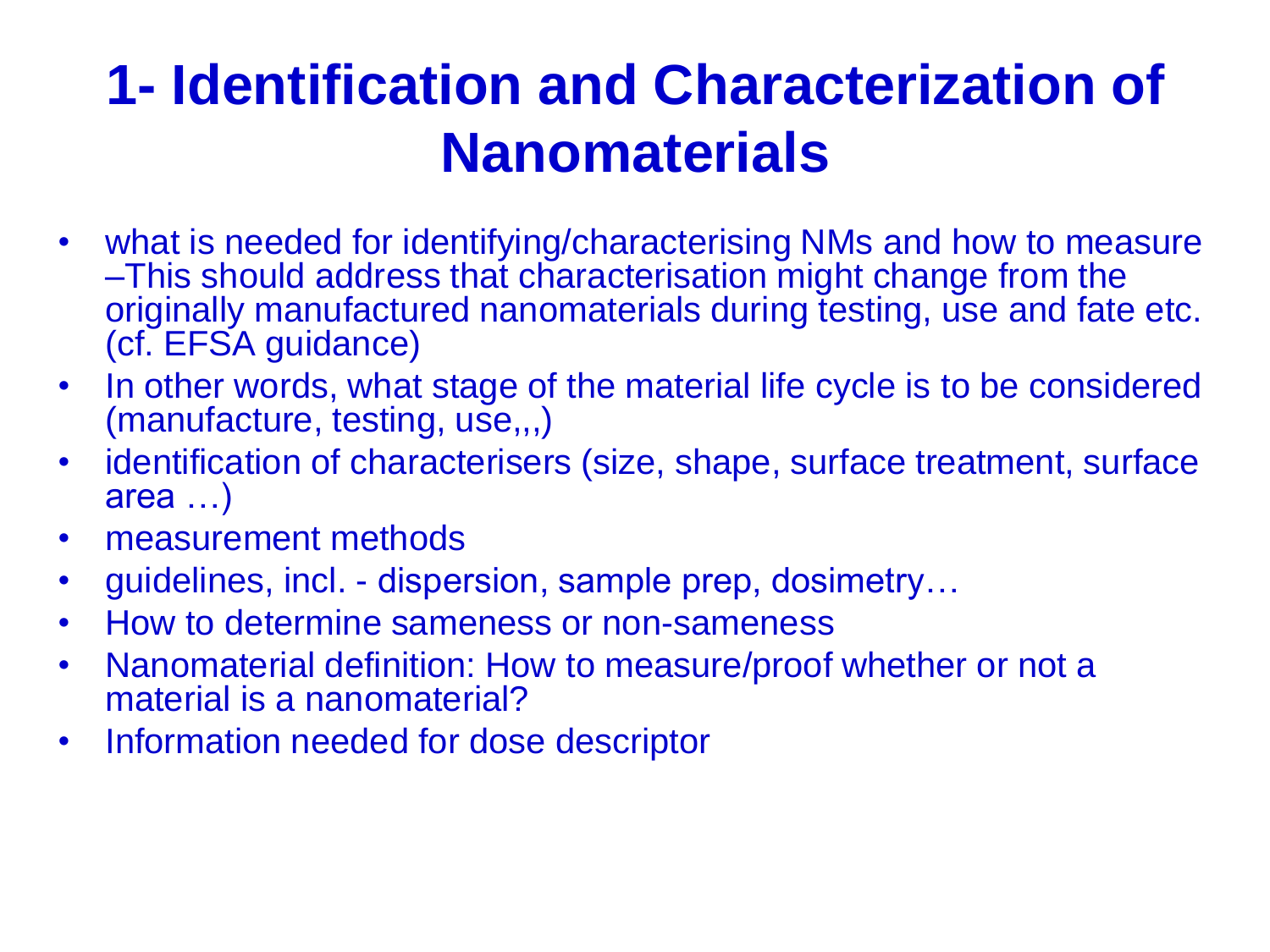#### **2- Detection, characterisation and quantification of nanomaterials in complex matrices**

• Nanomaterial interaction with biological media, cells, tissues, environment

• Including biomarkers for exposure and sampling techniques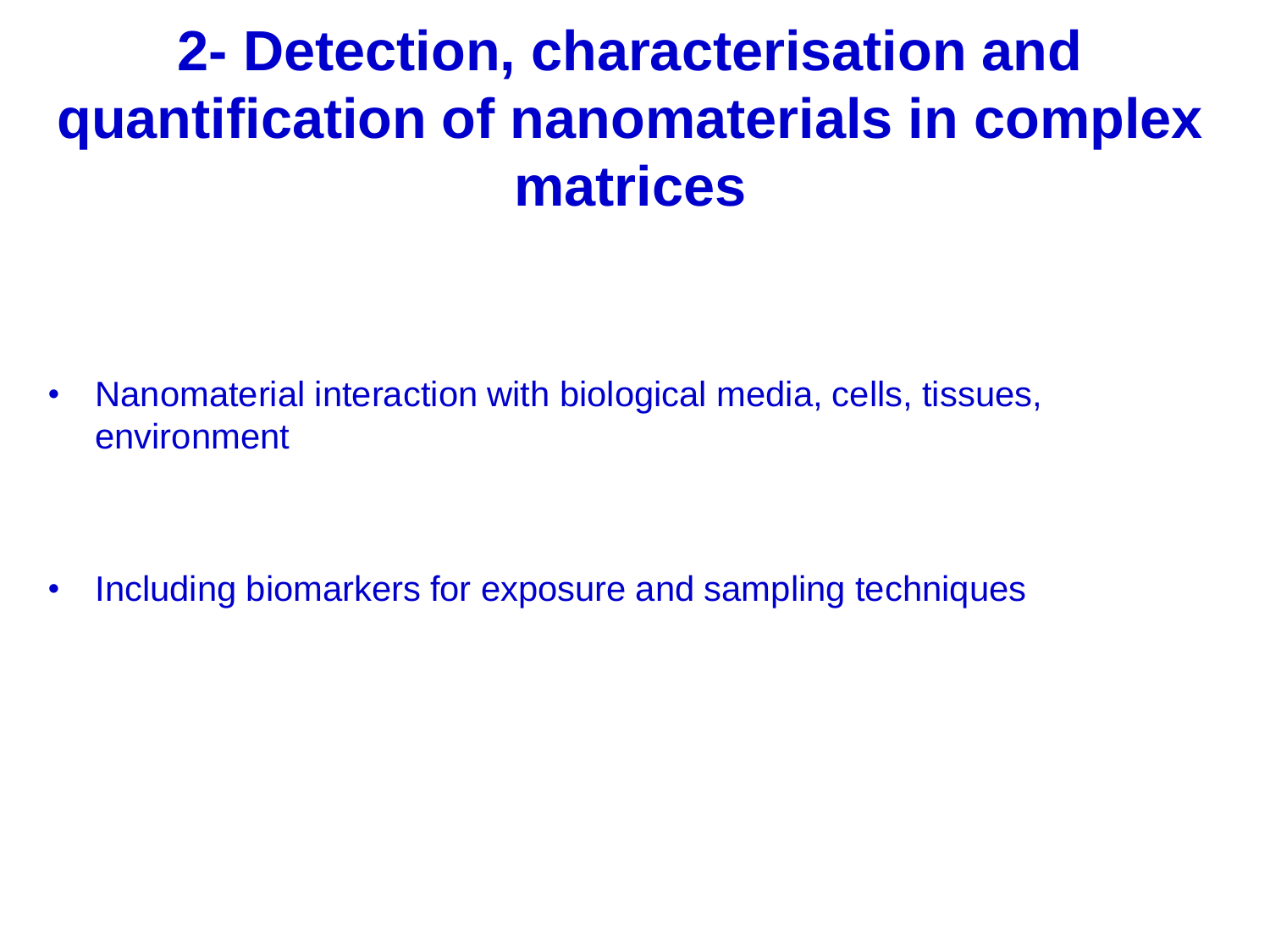#### **3- Bio-distribution**

- Toxicokinetics-ADME for ENMs'
- Do NMs distribute differently in organisms than non-NMs and what are the critical features that determine this?
- What is the relationship between external exposures and internal dose?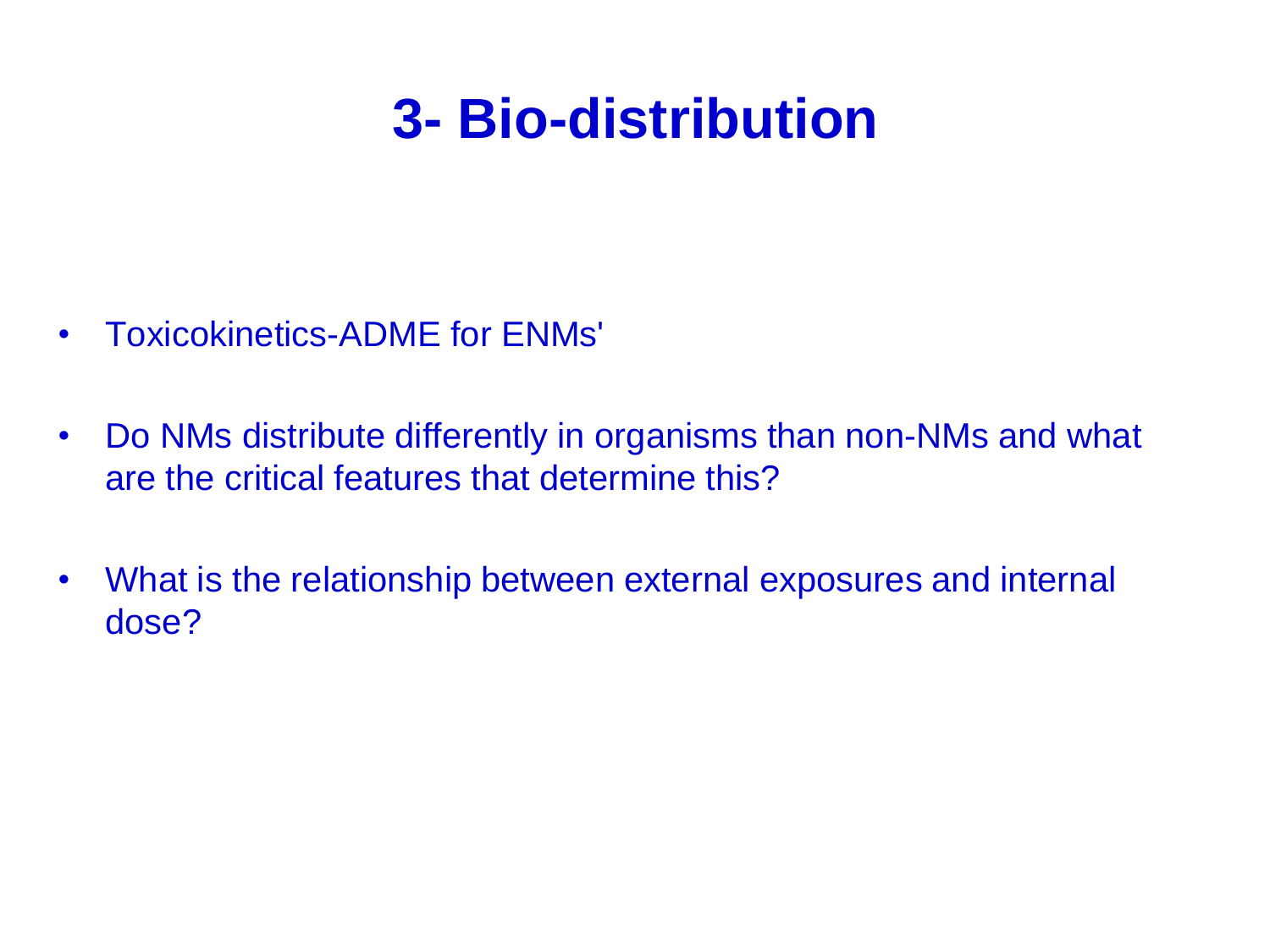## **4- Exposure (measurements, models)**

- How can exposure to nanoparticles/nanomaterials be assessed?
- Metric
- How do real life exposures relate to exposures in hazard testing? Needs the comparison between real life exposure and exposure in hazard testing to be different than for any other particulate or industrial chemicals?
- Biomarkers for exposure and sampling techniques
- Development of realistic exposure scenarios for workers (occupational health) and consumers
- Development of realistic exposure scenarios for the environment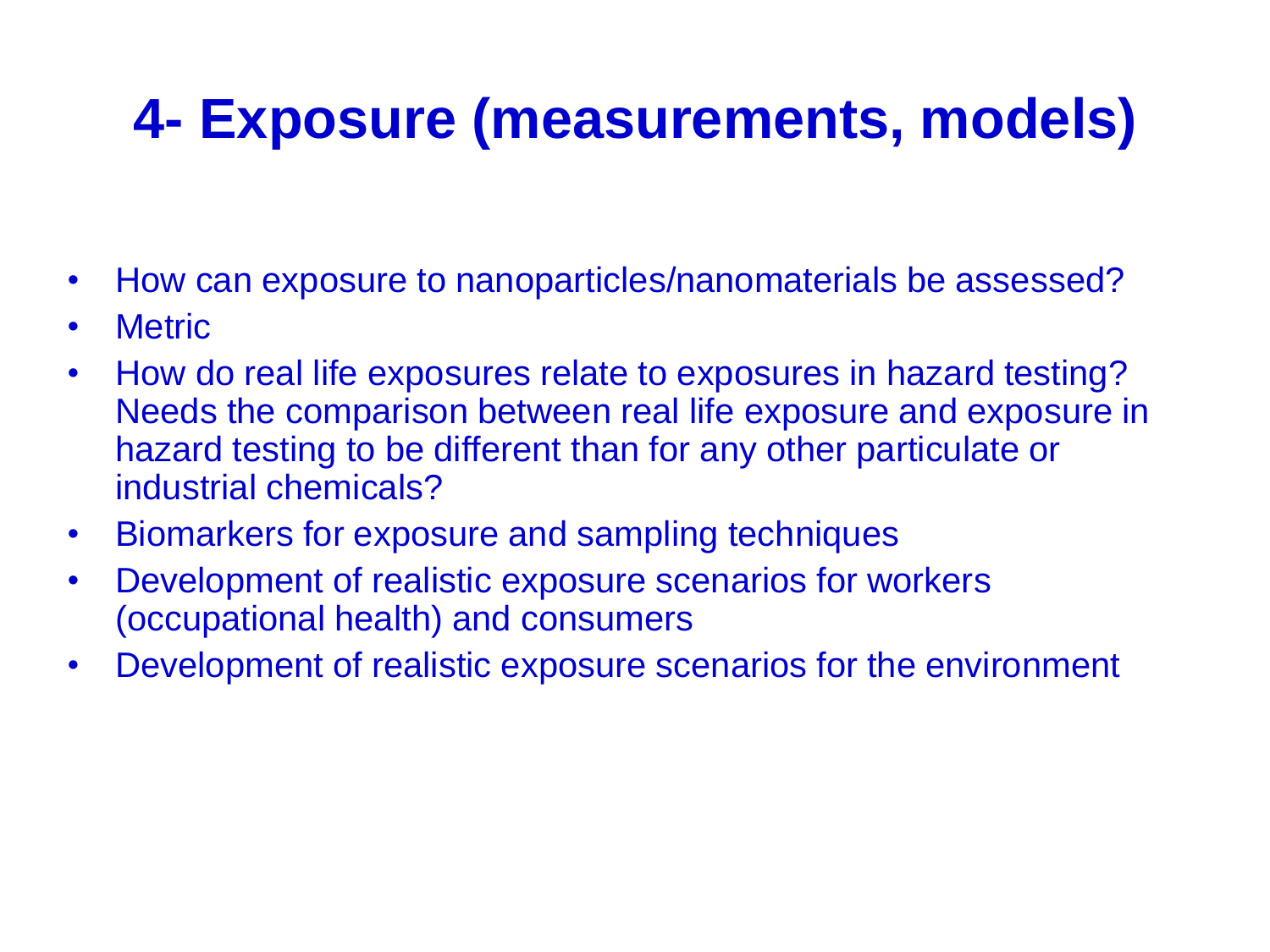## **5-Toxicity testing**

- dispersion, sample prep, dosimetry...
- acute toxicity
- long-term/repeated dose long term effects: what is the importance of studying long term effects?
- What is the optimal design for repeated dose toxicity studies? (overload, appropriate length of studies including post exposure)
- Specific endpoints (genotoxicity, mutagenicity, carcinogenicity, …)
- How to deal with surface modifications of NMs in safety assessment?
- How to describe ENM dosages in order to make comparison between studies possible: metrics
- When is extrapolation between (dosages of) NMs allowed?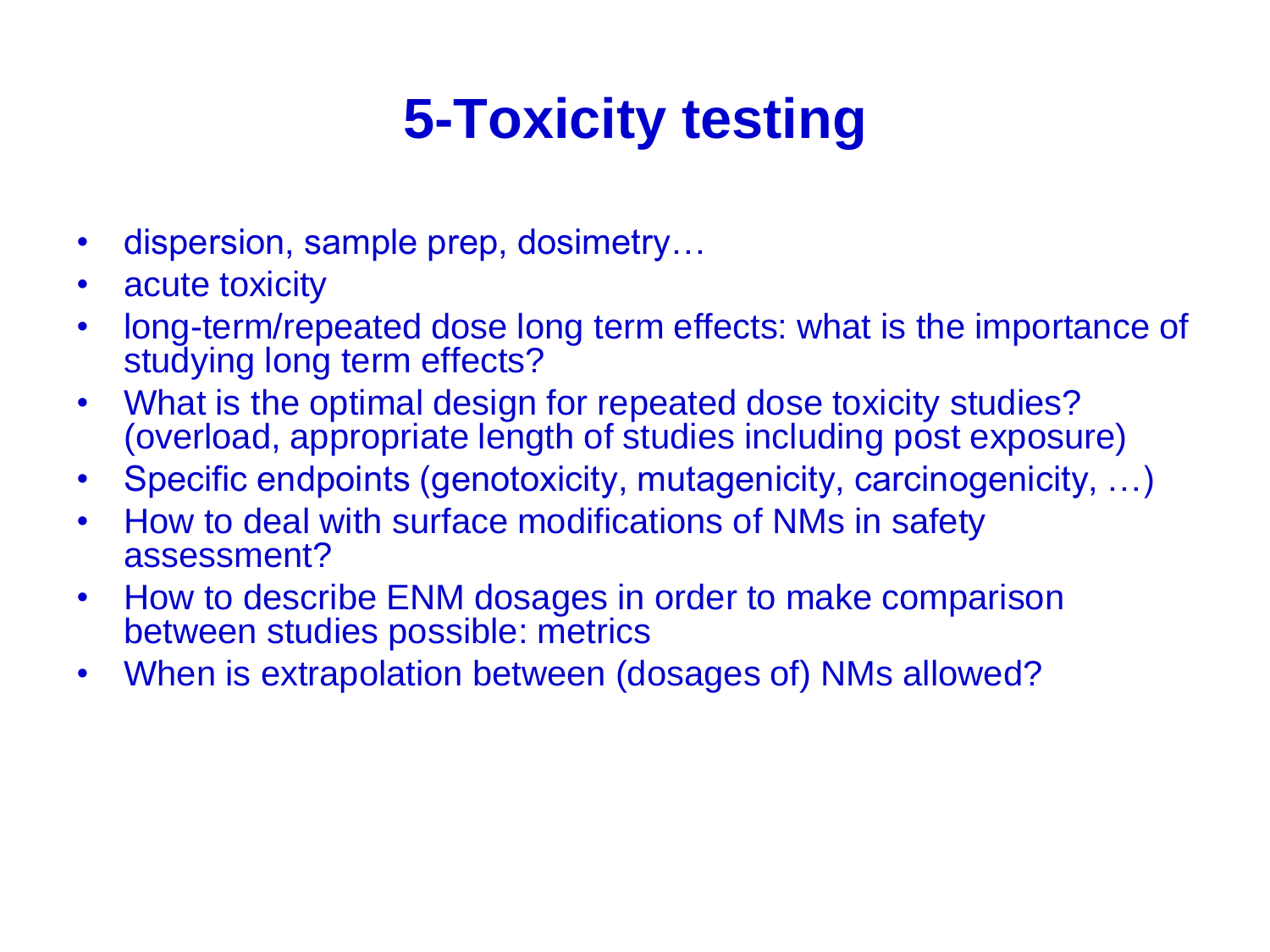## **6- Risk assessment, read-across, grouping, modelling (e.g. QSARs)**

- How can in vitro be used in weight of evidence / intelligent testing
- Read across
	- Can data from bulk material of the same chemical composition be used for the assessment for the nanomaterial?
	- What kind of information can be used for extrapolation to other size ranges of the NMs of the same chemical composition?
- Can NMs be grouped based on "classes/groups" on the basis of composition, morphology, physical-chemical data, functionalisation?
- Or are there key phys-chem properties or other that can be identified as "hazard" indicators allowing to testing and classification strategies?
- Can nanomaterials be grouped on the basis of (known, presumed) mechanisms of toxicity?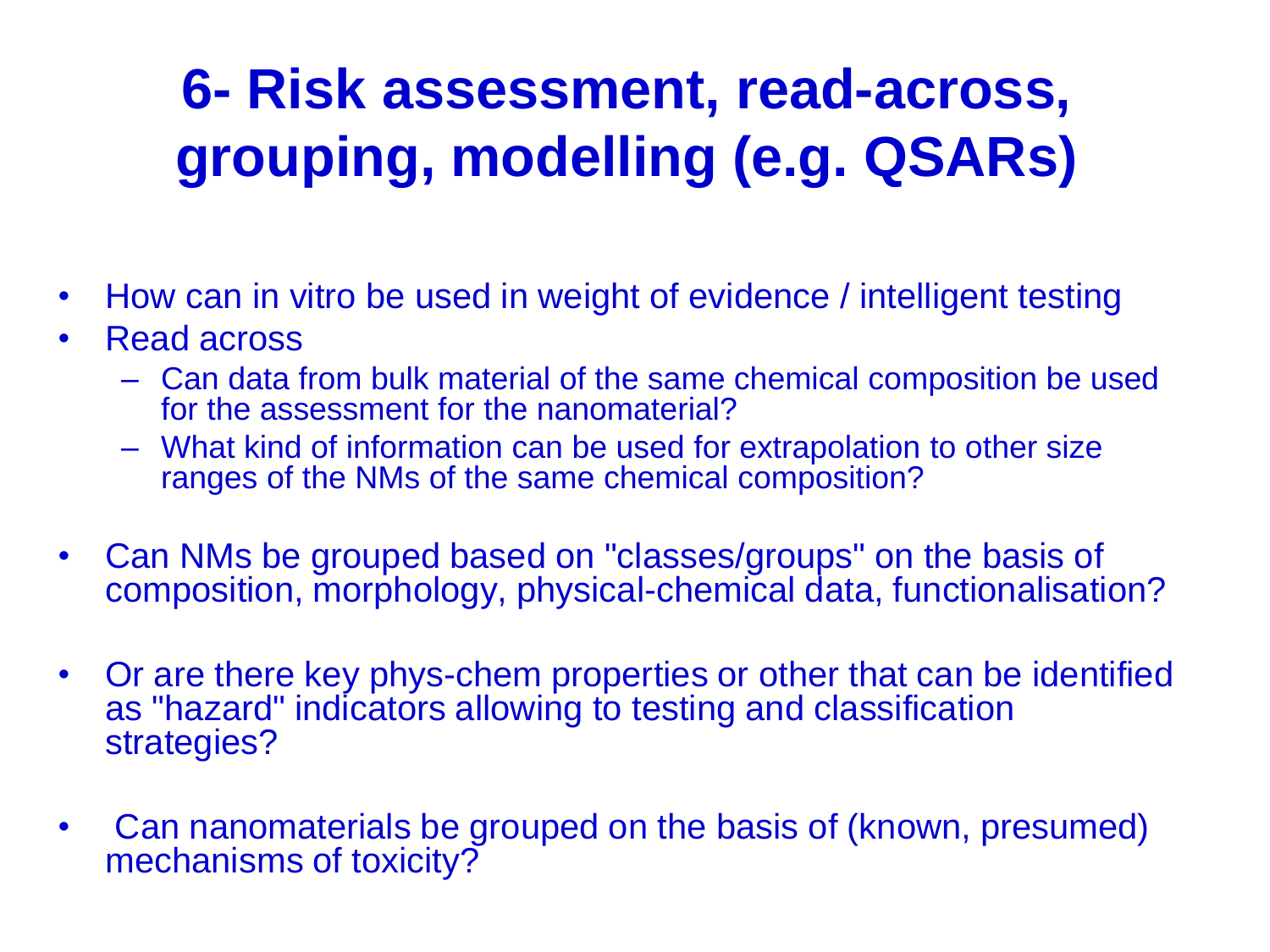#### **7- Risk management strategies**

- no-effect levels
- Measures to cope with lack of information on hazard potential
- Exposure elimination/minimization